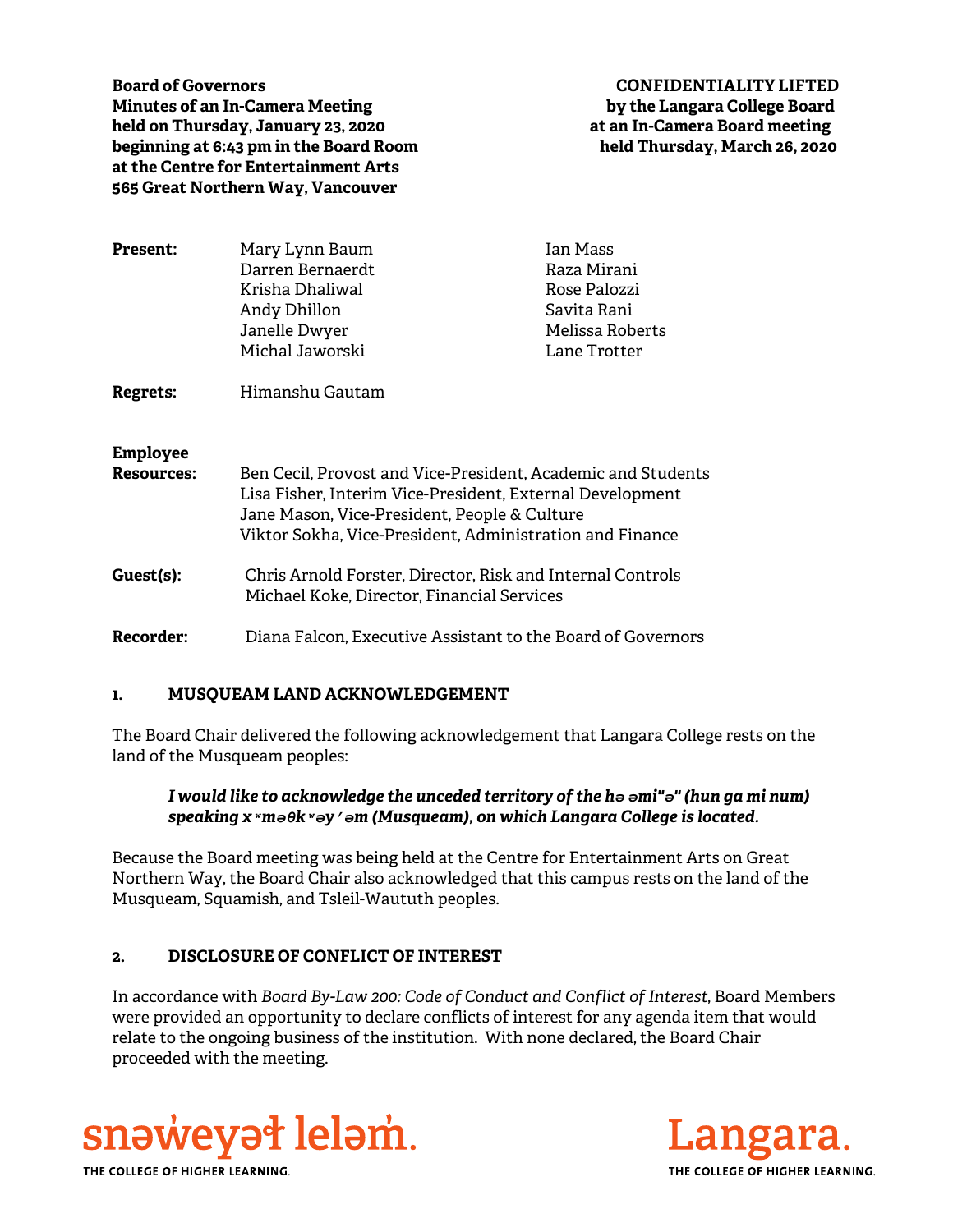Langara College Board of Governors Minutes of an In-Camera Meeting held on Thursday, January 23, 2020 Page 2 of 5 CONFIDENTIALITY LIFTED

## **3. CALL TO ORDER**

Prior to the start of the meeting, the Board Chair asked if there were any objections to C. Arnold Forster, Director, Organizational Risk and Internal Controls, and Michael Koke, Director, Financial Services attending for item 6. With no objections and there being a Quorum present, the Board Chair called the meeting to order at 6:45 p.m.

## **4. APPROVAL OF AGENDA**

It was moved by K. Dhaliwal and seconded by M. Jaworski **THAT, the Board approve the agenda.**

**Carried Unanimously.**

## **5. APPROVAL OF MINUTES**

## **5.1 Minutes of In-Camera Meeting held September 26, 2019**

It was moved by J. Dwyer and seconded by K. Dhaliwal **THAT, the Minutes of the Special In-Camera meeting held September 26, 2019, be approved.**

**Carried Unanimously.**

# **6. COMMITTEE REPORTS/ RECOMMENDATIONS/ APPROVALS**

### **6.1 Audit and Finance Committee**

### **a. Minutes of Meeting held January 13, 2020**

Andy Dhillon, Chair of the Audit and Finance Committee, highlighted the minutes of the meeting held January 13, 2020 attached to the agenda for information.

# **b. Redacted**

Due to the confidentiality of this item, it has been redacted from these minutes.

# **7. FOR INFORMATION/DISCUSSION**

### **7.1 Redacted**

Due to the confidentiality of this item, it has been redacted from these minutes.



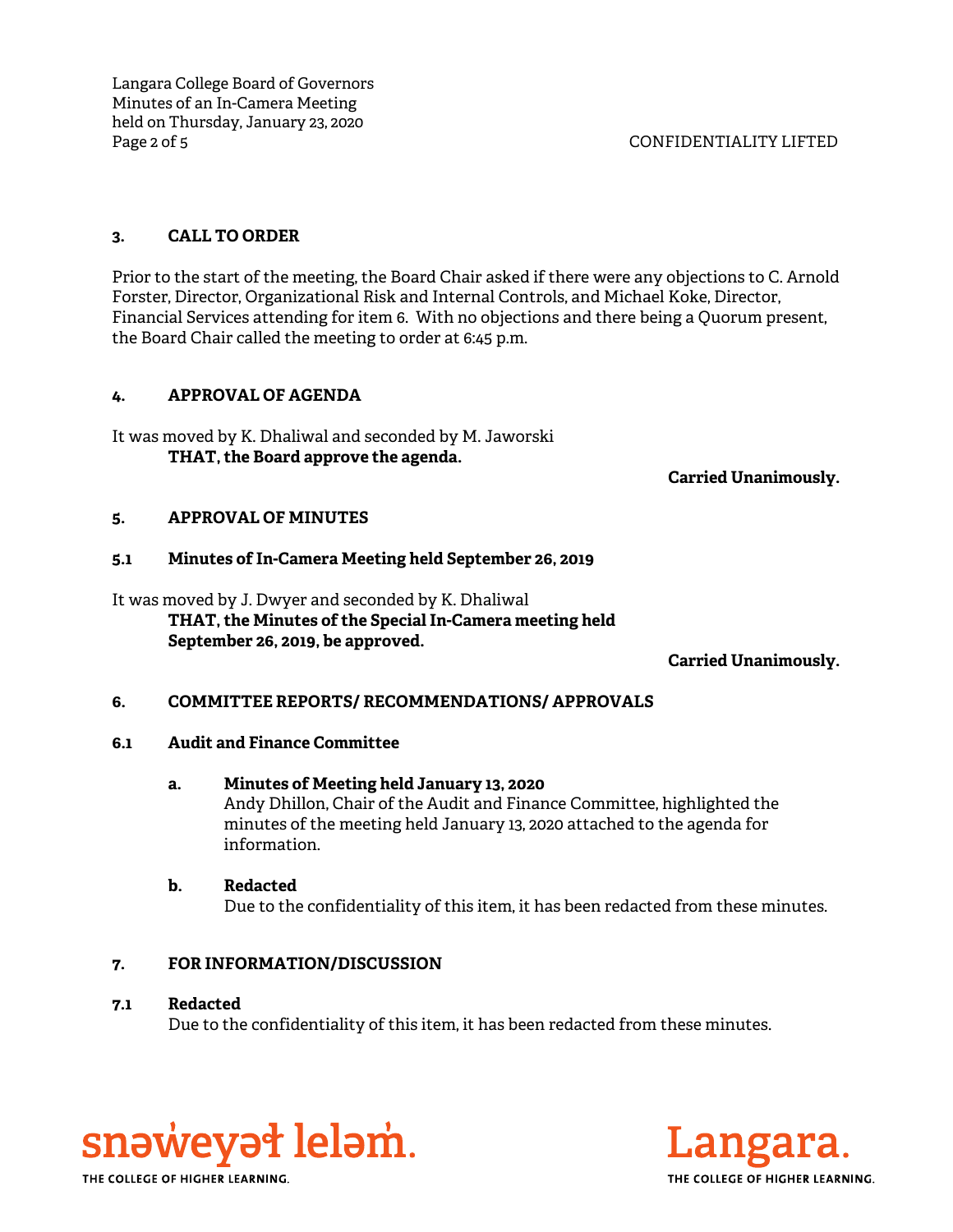Langara College Board of Governors Minutes of an In-Camera Meeting held on Thursday, January 23, 2020 Page 3 of 5 CONFIDENTIALITY LIFTED

# **7.2 Strategic Plan 2021-2025 Draft 1**

L. Fisher highlighted the documents attached to the agenda for information titled "Summary of Categories and Notes from the October Board Retreat" and the "Draft 2025 Strategic Plan". She outlined the overall structure of the Strategic Plan along with notes from the Board Retreat as an outline to the development of the attached document and invited Board comments, discussions and feedback. She advised that Board members could reach her by email should they have further feedback.

Discussion ensued and the following points were noted on each category:

# **Our Culture**:

- D. Smith spoke about the work involved to develop programs to provide effective cultural, emotional, physical and mental well-being supports for students and employees.
- L. Xiong will create a new student satisfaction survey that the College will perform so that information is more relevant from what the government requires.

# **Relevant, Innovative and High-Quality Programming**

- This category is the same as in the current Strategic Plan as we felt is was important to maintain this outcome.
- Under "provide relevant and accessible programming, responsive to the needs of British Columbian's", add a measure to include K-12 dual credit.
	- o This could also be included in the "Community" section but since it has an academic focus it more likely belongs under this category.

# **Community and College Sustainability**

- Board supports splitting "Community and College Sustainability" into their own separate categories.
- Under "create mutually beneficial partnerships with community, . . . organizations." change wording to say "create mutually beneficial partnerships with all sectors, including . . ." as a nod to the Ministry that we are willing to work with other post-secondary institutions.
- Under "College Sustainability" include development of student housing.
	- o The current Campus Master Plan that was approved by the Board November 22, 2018, focuses on the need for support of the new building, not student housing.
	- $\circ$  Campus Master Plan should be first priority under College Sustainability.
	- $\circ$  Building A replacement is a key priority but is not the only priority and could be considered an aspirational goal.
	- o The next step is to share this draft with the college community and there is a risk of identifying something that might lead to potential expectations.
- Under "College Sustainability" include climate action as it is huge in every sector right now.

snəweyət leləm.

THE COLLEGE OF HIGHER LEARNING.

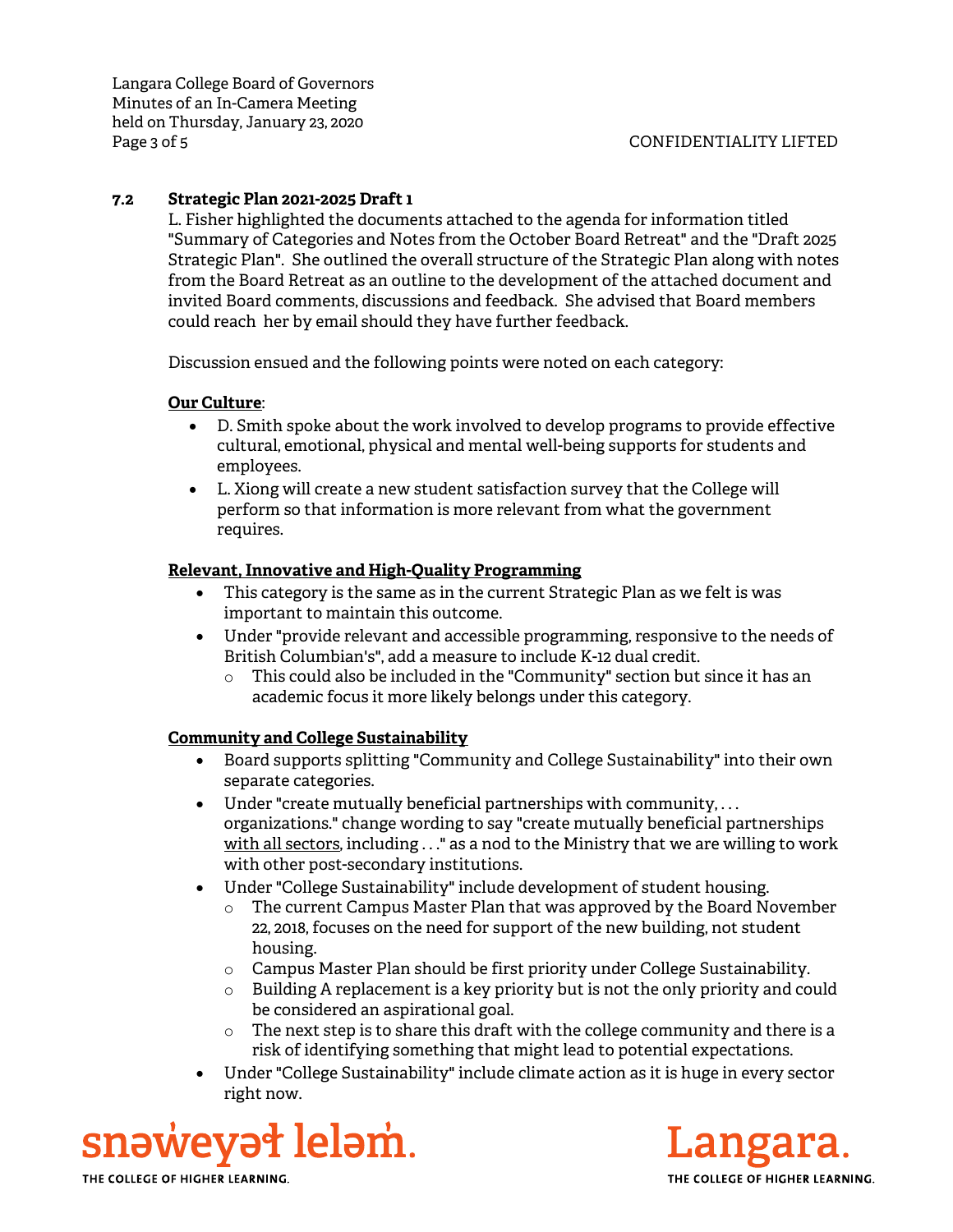### **Indigenization**

- Measures are too soft. Strengthen the measures to deepen our relationship with Musqueam and so that they have meaning.
- Still waiting on consultations with Musqueam so these measures will change once those conversations are held.

L. Fisher advised that she will make the changes to share at a Special Board Conference Call that will be scheduled for mid-February. The plan is to have the Draft Strategic Plan go to the college community for consultation in March, and then to the Langara College Foundation Board and the Board Academy in April.

# **8. EDUCATION COUNCIL UPDATE**

D. Bernaerdt provided an update on an Education Council issue that was reported to the Board at the November Board meeting. He provided background noting that four-year degree programs that the College offers goes through a full program proposal through the Degree Quality Assurance Board (DQAB) who reviews the program to ensure its quality. They then make a recommendation to the Minister who makes the final decision. Obtaining approval can take years as it is a very robust, very detailed process. To ensure the College remains compliant with DQAB's requirements and to ensure quality, the College periodically reviews its curriculum in its four degree programs. This was conducted as part of preparation for a Quality Assurance Process Audit (QAPA) as we are expecting a site visit towards the end of 2020. Part of that preparation compares the current curriculum in the degrees to the full program proposal that was originally submitted to DQAB.

A new "Program and Program Revision" policy is being developed that will have specific reference to degree programs. This means that if anyone is working on revisions or new programs, and if it is a degree program, then they are required to consult with the office of Academic Quality Assurance (AQA) so they can coordinate with DQAB. In addition, a note will be added to Education Council forms advising proponents to contact AQA if there are any changes to degree programs to build that coordination with DQAB and get advice from AQA. A Committee has been created at DDDC to investigate creating a standing committee of Education Council (a Curriculum Committee). The Terms of Reference will specifically refer to proposals for degree programs so when the Curriculum Committee is looking at any new changes coming through, they will need to stop to consult with AQA before they can proceed. The office for Academic Quality Assurance (AQA) will roll out training for Deans, Division Chairs and Department Chairs for degree programs to stress the importance of maintaining degree compliance. This highlights the urgent need for curriculum software in order to support quality assurance and processes.